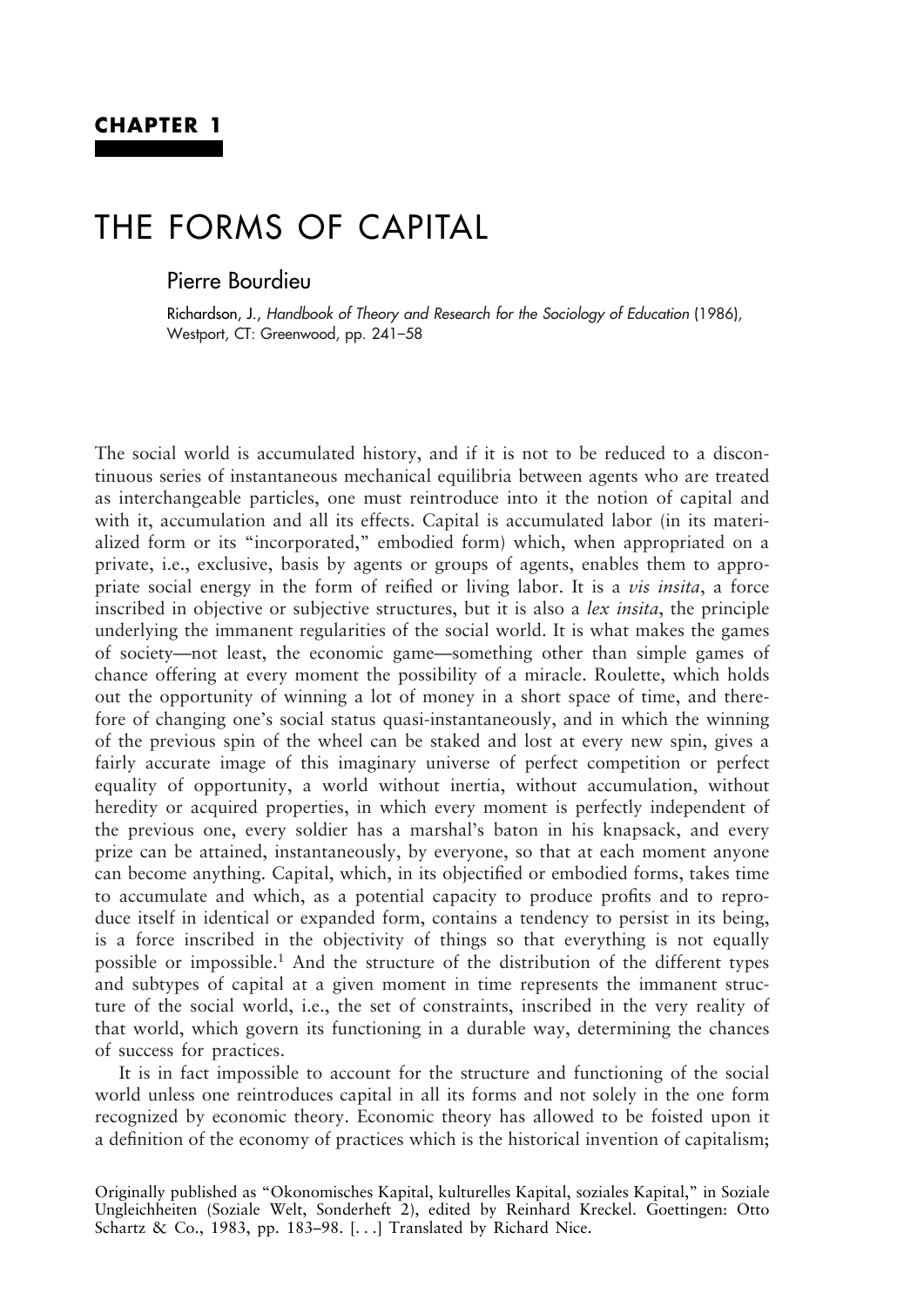and by reducing the universe of exchanges to mercantile exchange, which is objectively and subjectively oriented toward the maximization of profit, i.e., (economically) self-interested, it has implicitly defined the other forms of exchange as noneconomic, and therefore disinterested. In particular, it defines as disinterested those forms of exchange which ensure the *transubstantiation* whereby the most material types of capital—those which are economic in the restricted sense—can present themselves in the immaterial form of cultural capital or social capital and vice versa. Interest, in the restricted sense it is given in economic theory, cannot be produced without producing its negative counterpart, disinterestedness. The class of practices whose explicit purpose is to maximize monetary profit cannot be defined as such without producing the purposeless finality of cultural or artistic practices and their products; the world of bourgeois man, with his double-entry accounting, cannot be invented without producing the pure, perfect universe of the artist and the intellectual and the gratuitous activities of art-for-art's sake and pure theory. In other words, the constitution of a science of mercantile relationships which, inasmuch as it takes for granted the very foundations of the order it claims to analyze—private property, profit, wage labor, etc.—is not even a science of the field of economic production, has prevented the constitution of a general science of the economy of practices, which would treat mercantile exchange as a particular case of exchange in all its forms.

It is remarkable that the practices and assets thus salvaged from the "icy water of egotistical calculation" (and from science) are the virtual monopoly of the dominant class—as if economism had been able to reduce everything to economics only because the reduction on which that discipline is based protects from sacrilegious reduction everything which needs to be protected. If economics deals only with practices that have narrowly economic interest as their principle and only with goods that are directly and immediately convertible into money (which makes them quantifiable), then the universe of bourgeois production and exchange becomes an exception and can see itself and present itself as a realm of disinterestedness. As everyone knows, priceless things have their price, and the extreme difficulty of converting certain practices and certain objects into money is only due to the fact that this conversion is refused in the very intention that produces them, which is nothing other than the denial (Verneinung) of the economy. A general science of the economy of practices, capable of reappropriating the totality of the practices which, although objectively economic, are not and cannot be socially recognized as economic, and which can be performed only at the cost of a whole labor of dissimulation or, more precisely, euphemization, must endeavor to grasp capital and profit in all their forms and to establish the laws whereby the different types of capital (or power, which amounts to the same thing) change into one another.<sup>2</sup>

Depending on the field in which it functions, and at the cost of the more or less expensive transformations which are the precondition for its efficacy in the field in question, capital can present itself in three fundamental guises: as *economic capital*, which is immediately and directly convertible into money and may be institutionalized in the form of property rights; as *cultural capital*, which is convertible, in certain conditions, into economic capital and may be institutionalized in the form of educational qualifications; and as *social capital*, made up of social obligations ("connections"), which is convertible, in certain conditions, into economic capital and may be institutionalized in the form of a title of nobility.<sup>3</sup>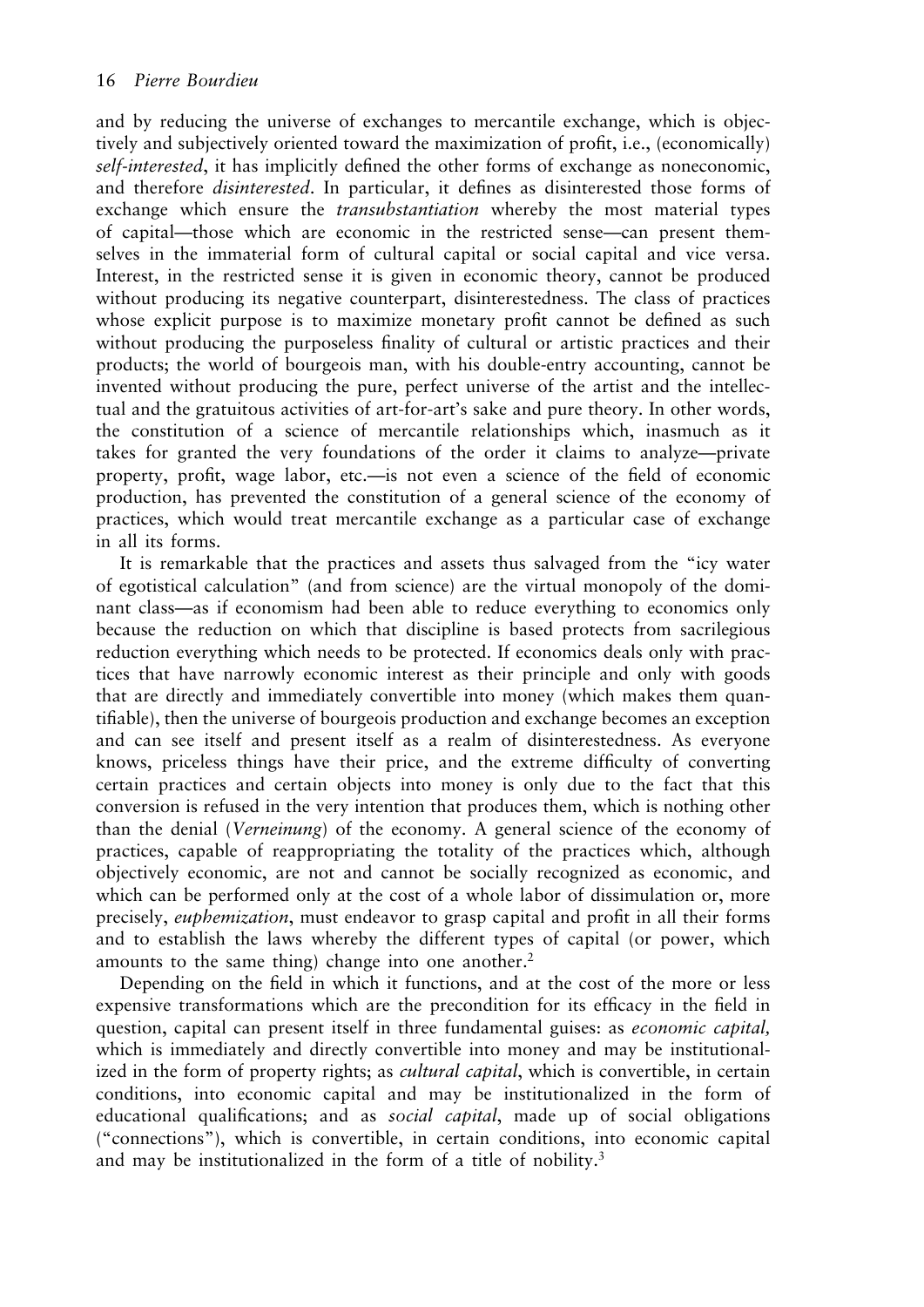# Cultural capital

Cultural capital can exist in three forms: in the embodied state, i.e., in the form of long-lasting dispositions of the mind and body; in the *objectified* state, in the form of cultural goods (pictures, books, dictionaries, instruments, machines, etc.), which are the trace or realization of theories or critiques of these theories, problematics, etc.; and in the institutionalized state, a form of objectification which must be set apart because, as will be seen in the case of educational qualifications, it confers entirely original properties on the cultural capital which it is presumed to guarantee.

The reader should not be misled by the somewhat peremptory air which the effort at axiomization may give to my argument.<sup>4</sup> The notion of cultural capital initially presented itself to me, in the course of research, as a theoretical hypothesis which made it possible to explain the unequal scholastic achievement of children originating from the different social classes by relating academic success, i.e., the specific profits which children from the different classes and class fractions can obtain in the academic market, to the distribution of cultural capital between the classes and class fractions. This starting point implies a break with the presuppositions inherent both in the commonsense view, which sees academic success or failure as an effect of natural aptitudes, and in human capital theories. Economists might seem to deserve credit for explicitly raising the question of the relationship between the rates of profit on educational investment and on economic investment (and its evolution). But their measurement of the yield from scholastic investment takes account only of *monetary* investments and profits, or those directly convertible into money, such as the costs of schooling and the cash equivalent of time devoted to study; they are unable to explain the different proportions of their resources which different agents or different social classes allocate to economic investment and cultural investment because they fail to take systematic account of the structure of the differential chances of profit which the various markets offer these agents or classes as a function of the volume and the composition of their assets (see esp. Becker 1964b). Furthermore, because they neglect to relate scholastic investment strategies to the whole set of educational strategies and to the system of reproduction strategies, they inevitably, by a necessary paradox, let slip the best hidden and socially most determinant educational investment, namely, the domestic transmission of cultural capital. Their studies of the relationship between academic ability and academic investment show that they are unaware that ability or talent is itself the product of an investment of time and cultural capital (Becker 1964a, pp.  $63-66$ ). Not surprisingly, when endeavoring to evaluate the profits of scholastic investment, they can only consider the profitability of educational expenditure for society as a whole, the "social rate of return," or the "social gain of education as measured by its effects on national productivity" (Becker 1964b, pp. 121, 155). This typically functionalist definition of the functions of education ignores the contribution which the educational system makes to the reproduction of the social structure by sanctioning the hereditary transmission of cultural capital. From the very beginning, a definition of human capital, despite its humanistic connotations, does not move beyond economism and ignores, *inter alia*, the fact that the scholastic yield from educational action depends on the cultural capital previously invested by the family. Moreover, the economic and social yield of the educational qualification depends on the social capital, again inherited, which can be used to back it up.

The embodied state. Most of the properties of cultural capital can be deduced from the fact that, in its fundamental state, it is linked to the body and presupposes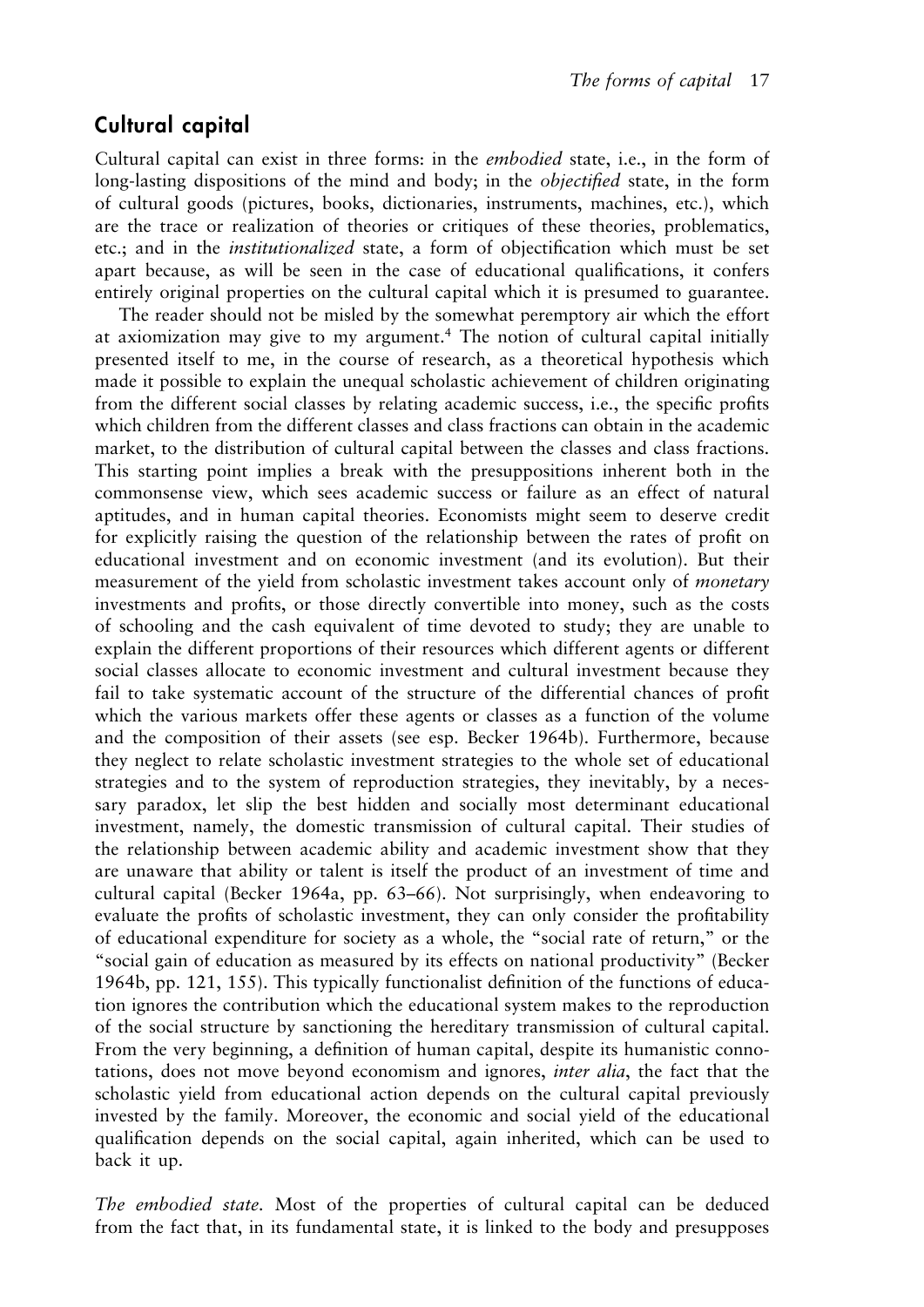embodiment. The accumulation of cultural capital in the embodied state, i.e., in the form of what is called culture, cultivation, *Bildung*, presupposes a process of embodiment, incorporation, which, insofar as it implies a labor of inculcation and assimilation, costs time, time which must be invested personally by the investor. Like the acquisition of a muscular physique or a suntan, it cannot be done at second hand (so that all effects of delegation are ruled out).

The work of acquisition is work on oneself (self-improvement), an effort that presupposes a personal cost (on paie de sa personne, as we say in French), an investment, above all of time, but also of that socially constituted form of libido, *libido* sciendi, with all the privation, renunciation, and sacrifice that it may entail. It follows that the least inexact of all the measurements of cultural capital are those which take as their standard the length of acquisition—so long, of course, as this is not reduced to length of schooling and allowance is made for early domestic education by giving it a positive value (a gain in time, a head start) or a negative value (wasted time, and doubly so because more time must be spent correcting its effects), according to its distance from the demands of the scholastic market.5

This embodied capital, external wealth converted into an integral part of the person, into a habitus, cannot be transmitted instantaneously (unlike money, property rights, or even titles of nobility) by gift or bequest, purchase or exchange. It follows that the use or exploitation of cultural capital presents particular problems for the holders of economic or political capital, whether they be private patrons or, at the other extreme, entrepreneurs employing executives endowed with a specific cultural competence (not to mention the new state patrons). How can this capital, so closely linked to the person, be bought without buying the person and so losing the very effect of legitimation which presupposes the dissimulation of dependence? How can this capital be concentrated—as some undertakings demand—without concentrating the possessors of the capital, which can have all sorts of unwanted consequences?

Cultural capital can be acquired, to a varying extent, depending on the period, the society, and the social class, in the absence of any deliberate inculcation, and therefore quite unconsciously. It always remains marked by its earliest conditions of acquisition which, through the more or less visible marks they leave (such as the pronunciations characteristic of a class or region), help to determine its distinctive value. It cannot be accumulated beyond the appropriating capacities of an individual agent; it declines and dies with its bearer (with his biological capacity, his memory, etc.). Because it is thus linked in numerous ways to the person in his biological singularity and is subject to a hereditary transmission which is always heavily disguised, or even invisible, it defies the old, deep-rooted distinction the Greek jurists made between inherited properties (ta patroa) and acquired properties (epikteta), i.e., those which an individual adds to his heritage. It thus manages to combine the prestige of innate property with the merits of acquisition. Because the social conditions of its transmission and acquisition are more disguised than those of economic capital, it is predisposed to function as symbolic capital, i.e., to be unrecognized as capital and recognized as legitimate competence, as authority exerting an effect of (mis)recognition, e.g., in the matrimonial market and in all the markets in which economic capital is not fully recognized, whether in matters of culture, with the great art collections or great cultural foundations, or in social welfare, with the economy of generosity and the gift. Furthermore, the specifically symbolic logic of distinction additionally secures material and symbolic profits for the possessors of a large cultural capital: any given cultural competence (e.g., being able to read in a world of illiterates) derives a scarcity value from its position in the distribution of cultural capital and yields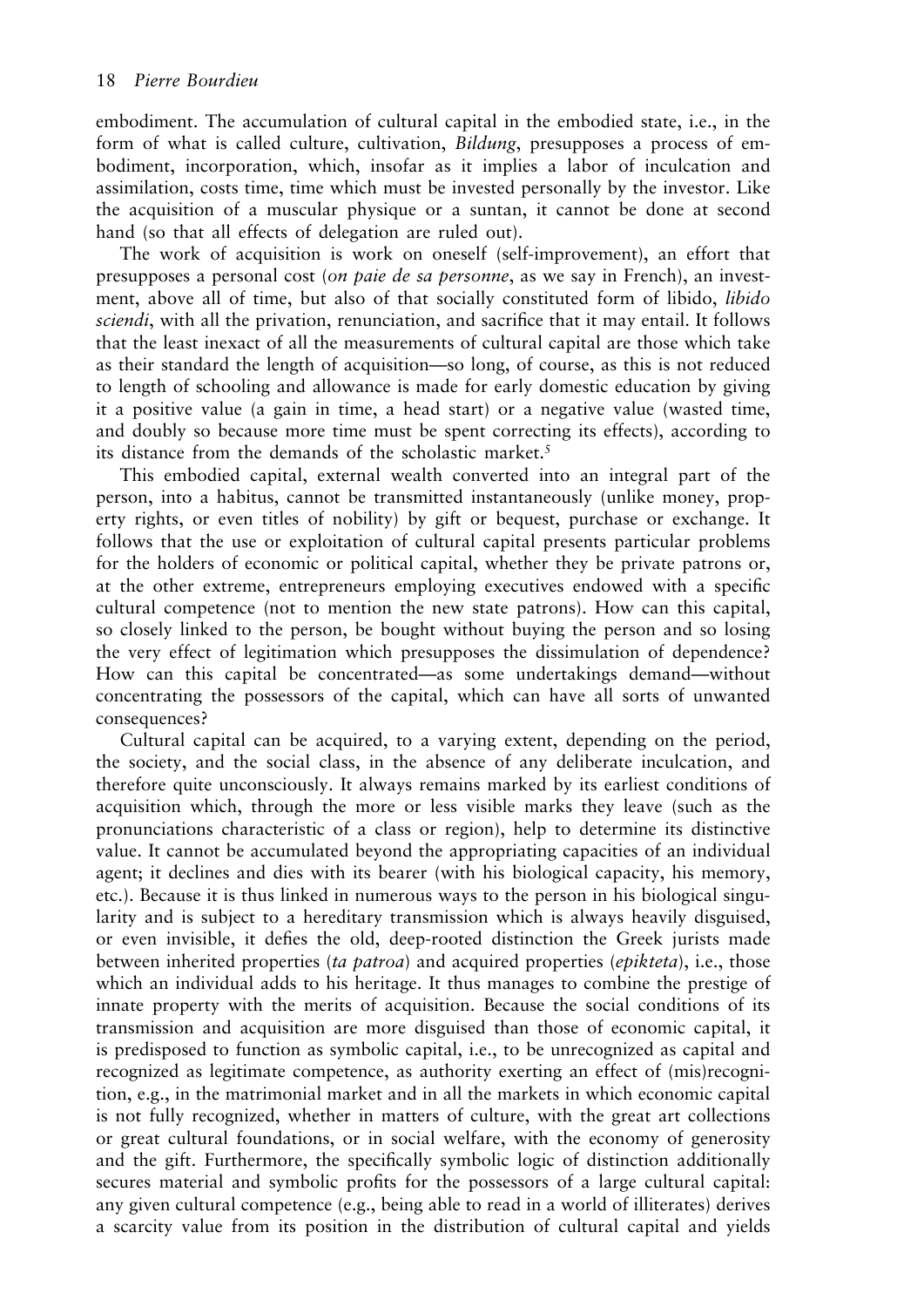profits of distinction for its owner. In other words, the share in profits which scarce cultural capital secures in class-divided societies is based, in the last analysis, on the fact that all agents do not have the economic and cultural means for prolonging their children's education beyond the minimum necessary for the reproduction of the labor-power least valorized at a given moment.<sup>6</sup>

Thus the capital, in the sense of the means of appropriating the product of accumulated labor in the objectified state which is held by a given agent, depends for its real efficacy on the form of the distribution of the means of appropriating the accumulated and objectively available resources; and the relationship of appropriation between an agent and the resources objectively available, and hence the profits they produce, is mediated by the relationship of (objective and/or subjective) competition between himself and the other possessors of capital competing for the same goods, in which scarcity—and through it social value—is generated. The structure of the field, i.e., the unequal distribution of capital, is the source of the specific effects of capital, i.e., the appropriation of profits and the power to impose the laws of functioning of the field most favorable to capital and its reproduction.

But the most powerful principle of the symbolic efficacy of cultural capital no doubt lies in the logic of its transmission On the one hand, the process of appropriating objectified cultural capital and the time necessary for it to take place mainly depend on the cultural capital embodied in the whole family—through (among other things) the generalized Arrow effect and all forms of implicit transmission.7 On the other hand, the initial accumulation of cultural capital, the precondition for the fast, easy accumulation of every kind of useful cultural capital, starts at the outset, without delay, without wasted time, only for the offspring of families endowed with strong cultural capital; in this case, the accumulation period covers the whole period of socialization. It follows that the transmission of cultural capital is no doubt the best hidden form of hereditary transmission of capital, and it therefore receives proportionately greater weight in the system of reproduction strategies, as the direct, visible forms of transmission tend to be more strongly censored and controlled.

It can immediately be seen that the link between economic and cultural capital is established through the mediation of the time needed for acquisition. Differences in the cultural capital possessed by the family imply differences first in the age at which the work of transmission and accumulation begins—the limiting case being full use of the time biologically available, with the maximum free time being harnessed to maximum cultural capital—and then in the capacity, thus defined, to satisfy the specifically cultural demands of a prolonged process of acquisition. Furthermore, and in correlation with this, the length of time for which a given individual can prolong his acquisition process depends on the length of time for which his family can provide him with the free time, i.e., time free from economic necessity, which is the precondition for the initial accumulation (time which can be evaluated as a handicap to be made up).

The objectified state. Cultural capital, in the objectified state, has a number of properties which are defined only in the relationship with cultural capital in its embodied form. The cultural capital objectified in material objects and media, such as writings, paintings, monuments, instruments, etc., is transmissible in its materiality. A collection of paintings, for example, can be transmitted as well as economic capital (if not better, because the capital transfer is more disguised). But what is transmissible is legal ownership and not (or not necessarily) what constitutes the precondition for specific appropriation, namely, the possession of the means or "consuming" a painting or using a machine, which, being nothing other than embodied capital, are subject to the same laws of transmission.<sup>8</sup>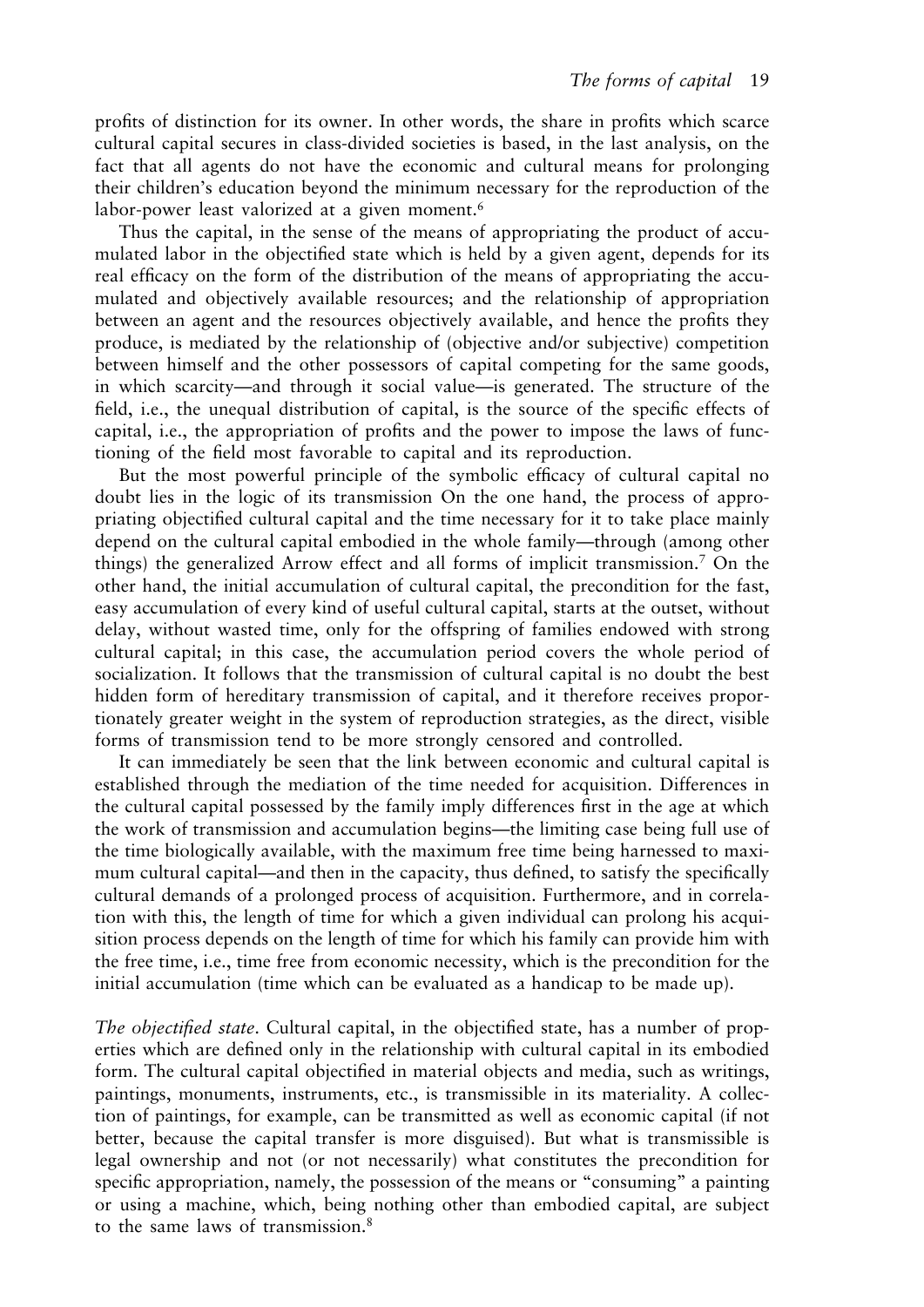#### 20 Pierre Bourdieu

Thus cultural goods can be appropriated both materially—which presupposes economic capital—and symbolically—which presupposes cultural capital. It follows that the owner of the means of production must find a way of appropriating either the embodied capital which is the precondition of specific appropriation or the services of the holders of this capital. To possess the machines, he only needs economic capital; to appropriate them and use them in accordance with their specific purpose (defined by the cultural capital, of scientific or technical type, incorporated in them), he must have access to embodied cultural capital, either in person or by proxy. This is no doubt the basis of the ambiguous status of cadres (executives and engineers). If it is emphasized that they are not the possessors (in the strictly economic sense) of the means of production which they use, and that they derive profit from their own cultural capital only by selling the services and products which it makes possible, then they will be classified among the dominated groups; if it is emphasized that they draw their profits from the use of a particular form of capital, then they will be classified among the dominant groups. Everything suggests that as the cultural capital incorporated in the means of production increases (and with it the period of embodiment needed to acquire the means of appropriating it), so the collective strength of the holders of cultural capital would tend to increase—if the holders of the dominant type of capital (economic capital) were not able to set the holders of cultural capital in competition with one another. (They are, moreover, inclined to competition by the very conditions in which they are selected and trained, in particular by the logic of scholastic and recruitment competitions.)

Cultural capital in its objectified state presents itself with all the appearances of an autonomous, coherent universe which, although the product of historical action, has its own laws, transcending individual wills, and which, as the example of language well illustrates, therefore remains irreducible to that which each agent, or even the aggregate of the agents, can appropriate (i.e., to the cultural capital embodied in each agent or even in the aggregate of the agents). However, it should not be forgotten that it exists as symbolically and materially active, effective capital only insofar as it is appropriated by agents and implemented and invested as a weapon and a stake in the struggles which go on in the fields of cultural production (the artistic field, the scientific field, etc.) and, beyond them, in the field of the social classes—struggles in which the agents wield strengths and obtain profits proportionate to their mastery of this objectified capital, and therefore to the extent of their embodied capital.<sup>9</sup>

The *institutionalized state*. The objectification of cultural capital in the form of academic qualifications is one way of neutralizing some of the properties it derives from the fact that, being embodied, it has the same biological limits as its bearer. This objectification is what makes the difference between the capital of the autodidact, which may be called into question at any time, or even the cultural capital of the courtier, which can yield only ill-defined profits, of fluctuating value, in the market of high-society exchanges, and the cultural capital academically sanctioned by legally guaranteed qualifications, formally independent of the person of their bearer. With the academic qualification, a certificate of cultural competence which confers on its holder a conventional, constant, legally guaranteed value with respect to culture, social alchemy produces a form of cultural capital which has a relative autonomy vis-à-vis its bearer and even vis-à-vis the cultural capital he effectively possesses at a given moment in time. It institutes cultural capital by collective magic, just as, according to Merleau-Ponty, the living institute their dead through the ritual of mourning. One has only to think of the *concours* (competitive recruitment examination) which, out of the continuum of infinitesimal differences between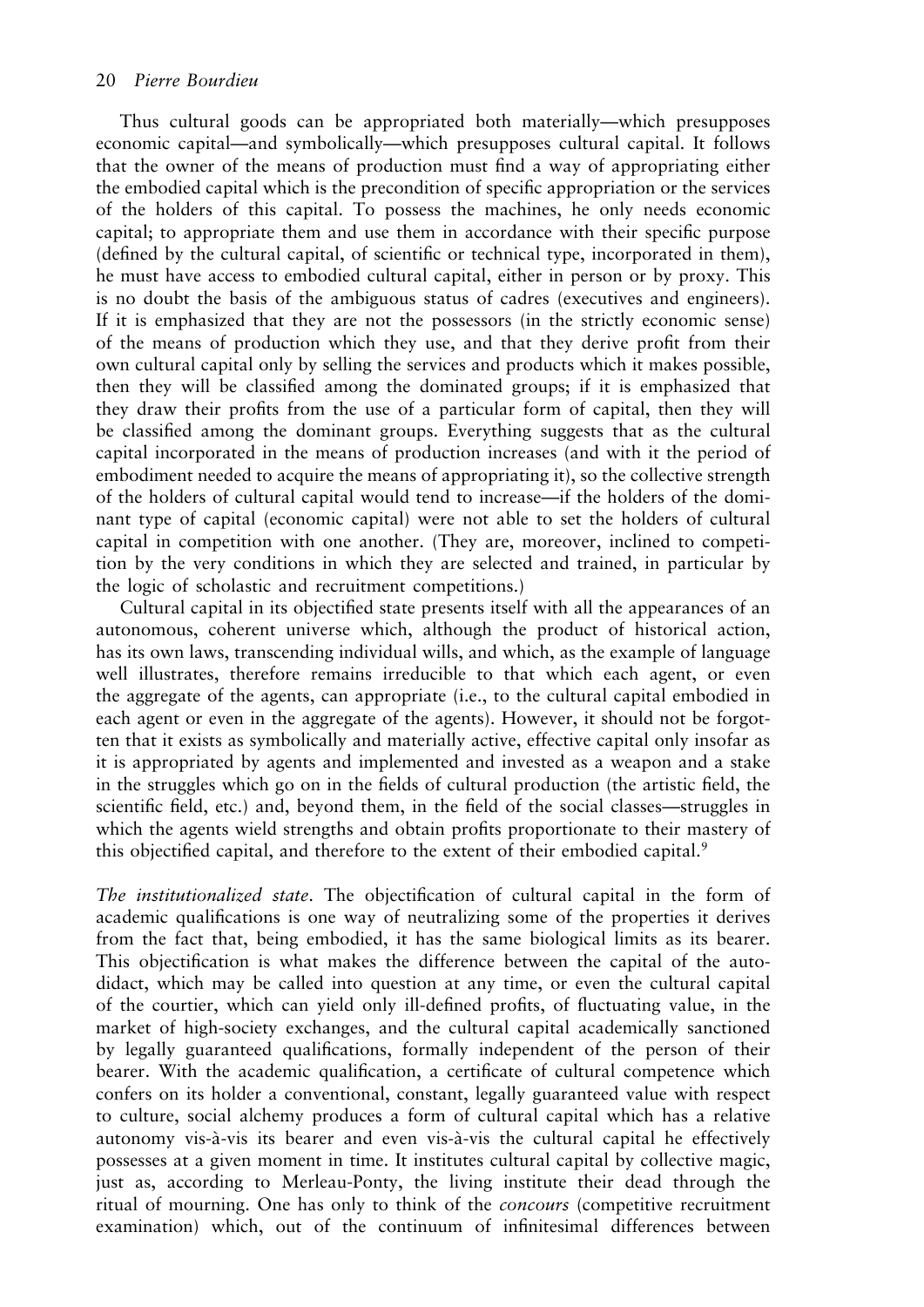performances, produces sharp, absolute, lasting differences, such as that which separates the last successful candidate from the first unsuccessful one, and institutes an essential difference between the officially recognized, guaranteed competence and simple cultural capital, which is constantly required to prove itself. In this case, one sees clearly the performative magic of the power of instituting, the power to show forth and secure belief or, in a word, to impose recognition.

By conferring institutional recognition on the cultural capital possessed by any given agent, the academic qualification also makes it possible to compare qualification holders and even to exchange them (by substituting one for another in succession). Furthermore, it makes it possible to establish conversion rates between cultural capital and economic capital by guaranteeing the monetary value of a given academic capital.<sup>10</sup> This product of the conversion of economic capital into cultural capital establishes the value, in terms of cultural capital, of the holder of a given qualification relative to other qualification holders and, by the same token, the monetary value for which it can be exchanged on the labor market (academic investment has no meaning unless a minimum degree of reversibility of the conversion it implies is objectively guaranteed). Because the material and symbolic profits which the academic qualification guarantees also depend on its scarcity, the investments made (in time and effort) may turn out to be less profitable than was anticipated when they were made (there having been a de facto change in the conversion rate between academic capital and economic capital). The strategies for converting economic capital into cultural capital, which are among the short-term factors of the schooling explosion and the inflation of qualifications, are governed by changes in the structure of the chances of profit offered by the different types of capital.

# Social capital

Social capital is the aggregate of the actual or potential resources which are linked to possession of a durable network of more or less institutionalized relationships of mutual acquaintance and recognition—or in other words, to membership in a  $group<sup>11</sup>—which provides each of its members with the backing of the collectively$ owned capital, a "credential" which entitles them to credit, in the various senses of the word. These relationships may exist only in the practical state, in material and/or symbolic exchanges which help to maintain them. They may also be socially instituted and guaranteed by the application of a common name (the name of a family, a class, or a tribe or of a school, a party, etc.) and by a whole set of instituting acts designed simultaneously to form and inform those who undergo them; in this case, they are more or less really enacted and so maintained and reinforced, in exchanges. Being based on indissolubly material and symbolic exchanges, the establishment and maintenance of which presuppose reacknowledgment of proximity, they are also partially irreducible to objective relations of proximity in physical (geographical) space or even in economic and social space. $12$ 

The volume of the social capital possessed by a given agent thus depends on the size of the network of connections he can effectively mobilize and on the volume of the capital (economic, cultural or symbolic) possessed in his own right by each of those to whom he is connected.13 This means that, although it is relatively irreducible to the economic and cultural capital possessed by a given agent, or even by the whole set of agents to whom he is connected, social capital is never completely independent of it because the exchanges instituting mutual acknowledgment presuppose the reacknowledgment of a minimum of objective homogeneity, and because it exerts a multiplier effect on the capital he possesses in his own right.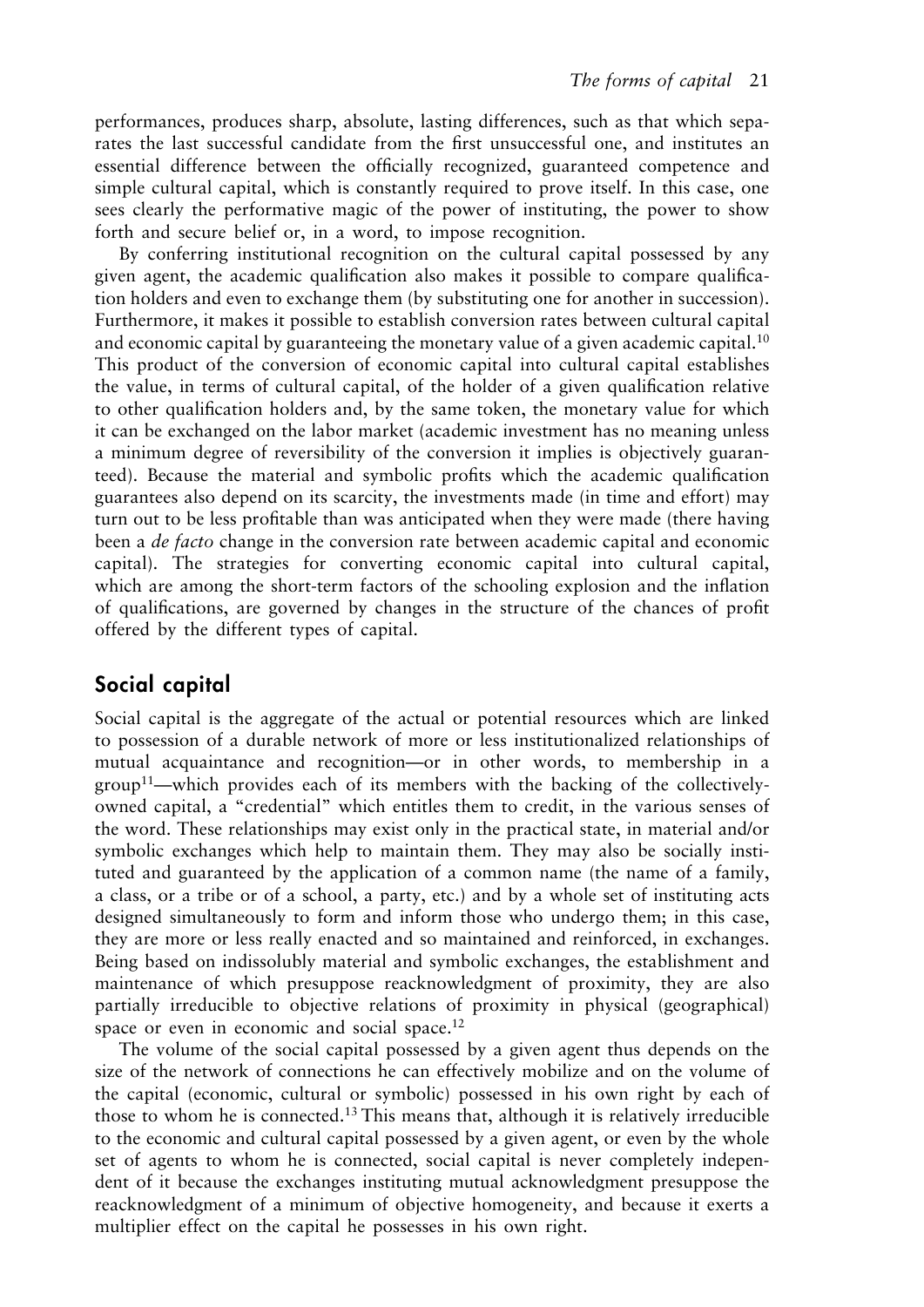The profits which accrue from membership in a group are the basis of the solidarity which makes them possible.<sup>14</sup> This does not mean that they are consciously pursued as such, even in the case of groups like select clubs, which are deliberately organized in order to concentrate social capital and so to derive full benefit from the multiplier effect implied in concentration and to secure the profits of membership—material profits, such as all the types of services accruing from useful relationships, and symbolic profits, such as those derived from association with a rare, prestigious group.

The existence of a network of connections is not a natural given, or even a social given, constituted once and for all by an initial act of institution, represented, in the case of the family group, by the genealogical definition of kinship relations, which is the characteristic of a social formation. It is the product of an endless effort at institution, of which institution rites—often wrongly described as rites of passage mark the essential moments and which is necessary in order to produce and reproduce lasting, useful relationships that can secure material or symbolic profits (see Bourdieu 1982). In other words, the network of relationships is the product of investment strategies, individual or collective, consciously or unconsciously aimed at establishing or reproducing social relationships that are directly usable in the short or long term, i.e., at transforming contingent relations, such as those of neighborhood, the workplace, or even kinship, into relationships that are at once necessary and elective, implying durable obligations subjectively felt (feelings of gratitude, respect, friendship, etc.) or institutionally guaranteed (rights). This is done through the alchemy of consecration, the symbolic constitution produced by social institution (institution as a relative—brother, sister, cousin, etc.—or as a knight, an heir, an elder, etc.) and endlessly reproduced in and through the exchange (of gifts, words, women, etc.) which it encourages and which presupposes and produces mutual knowledge and recognition. Exchange transforms the things exchanged into signs of recognition and, through the mutual recognition and the recognition of group membership which it implies, re-produces the group. By the same token, it reaffirms the limits of the group, i.e., the limits beyond which the constitutive exchange—trade, commensality, or marriage—cannot take place. Each member of the group is thus instituted as a custodian of the limits of the group: because the definition of the criteria of entry is at stake in each new entry, he can modify the group by modifying the limits of legitimate exchange through some form of misalliance. It is quite logical that, in most societies, the preparation and conclusion of marriages should be the business of the whole group, and not of the agents directly concerned. Through the introduction of new members into a family, a clan, or a club, the whole definition of the group, i.e., its fines, its boundaries, and its identity, is put at stake, exposed to redefinition, alteration, adulteration. When, as in modern societies, families lose the monopoly of the establishment of exchanges which can lead to lasting relationships, whether socially sanctioned (like marriage) or not, they may continue to control these exchanges, while remaining within the logic of laissez-faire, through all the institutions which are designed to favor legitimate exchanges and exclude illegitimate ones by producing occasions (rallies, cruises, hunts, parties, receptions, etc.), places (smart neighborhoods, select schools, clubs, etc.), or practices (smart sports, parlor games, cultural ceremonies, etc.) which bring together, in a seemingly fortuitous way, individuals as homogeneous as possible in all the pertinent respects in terms of the existence and persistence of the group.

The reproduction of social capital presupposes an unceasing effort of sociability, a continuous series of exchanges in which recognition is endlessly affirmed and reaffirmed. This work, which implies expenditure of time and energy and so, directly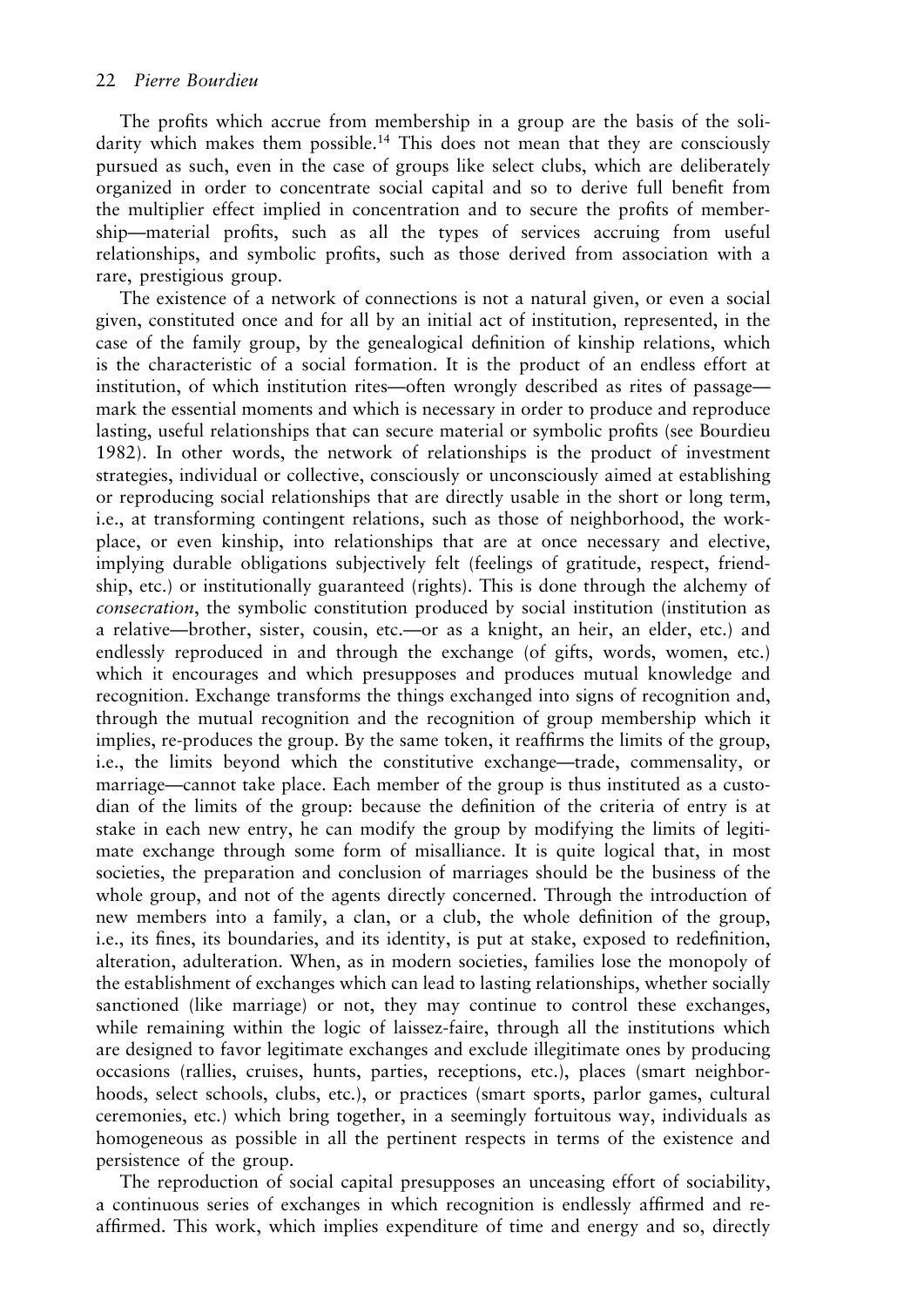or indirectly, of economic capital, is not profitable or even conceivable unless one invests in it a specific competence (knowledge of genealogical relationships and of real connections and skill at using them, etc.) and an acquired disposition to acquire and maintain this competence, which are themselves integral parts of this capital.15 This is one of the factors which explain why the profitability of this labor of accumulating and maintaining social capital rises in proportion to the size of the capital. Because the social capital accruing from a relationship is that much greater to the extent that the person who is the object of it is richly endowed with capital (mainly social, but also cultural and even economic capital), the possessors of an inherited social capital, symbolized by a great name, are able to transform all circumstantial relationships into lasting connections They are sought after for their social capital and, because they are well known, are worthy of being known ("I know him well"); they do not need to "make the acquaintance" of all their "acquaintances"; they are known to more people than they know, and their work of sociability, when it is exerted, is highly productive.

Every group has its more or less institutionalized forms of delegation which enable it to concentrate the totality of the social capital, which is the basis of the existence of the group (a family or a nation, of course, but also an association or a party), in the hands of a single agent or a small group of agents and to mandate this plenipotentiary, charged with *plena potestas agendi et loquendi*,<sup>16</sup> to represent the group, to speak and act in its name and so, with the aid of this collectively owned capital, to exercise a power incommensurate with the agent's personal contribution. Thus, at the most elementary degree of institutionalization, the head of the family, the pater familias, the eldest, most senior member, is tacitly recognized as the only person entitled to speak on behalf of the family group in all official circumstances. But whereas in this case, diffuse delegation requires the great to step forward and defend the collective honor when the honor of the weakest members is threatened. The institutionalized delegation, which ensures the concentration of social capital, also has the effect of limiting the consequences of individual lapses by explicitly delimiting responsibilities and authorizing the recognized spokesmen to shield the group as a whole from discredit by expelling or excommunicating the embarrassing individuals.

If the internal competition for the monopoly of legitimate representation of the group is not to threaten the conservation and accumulation of the capital which is the basis of the group, the members of the group must regulate the conditions of access to the right to declare oneself a member of the group and, above all, to set oneself up as a representative (delegate, plenipotentiary, spokesman. etc.) of the whole group, thereby committing the social capital of the whole group. The title of nobility is the form *par excellence* of the institutionalized social capital which guarantees a particular form of social relationship in a lasting way. One of the paradoxes of delegation is that the mandated agent can exert on (and, up to a point, against) the group the power which the group enables him to concentrate. (This is perhaps especially true in the limiting cases in which the mandated agent creates the group which creates him but which only exists through him.) The mechanisms of delegation and representation (in both the theatrical and the legal senses) which fall into place that much more strongly, no doubt, when the group is large and its members weak—as one of the conditions for the concentration of social capital (among other reasons, because it enables numerous, varied, scattered agents to act as one man and to overcome the limitations of space and time) also contain the seeds of an embezzlement or misappropriation of the capital which they assemble.

This embezzlement is latent in the fact that a group as a whole can be represented, in the various meanings of the word, by a subgroup, clearly delimited and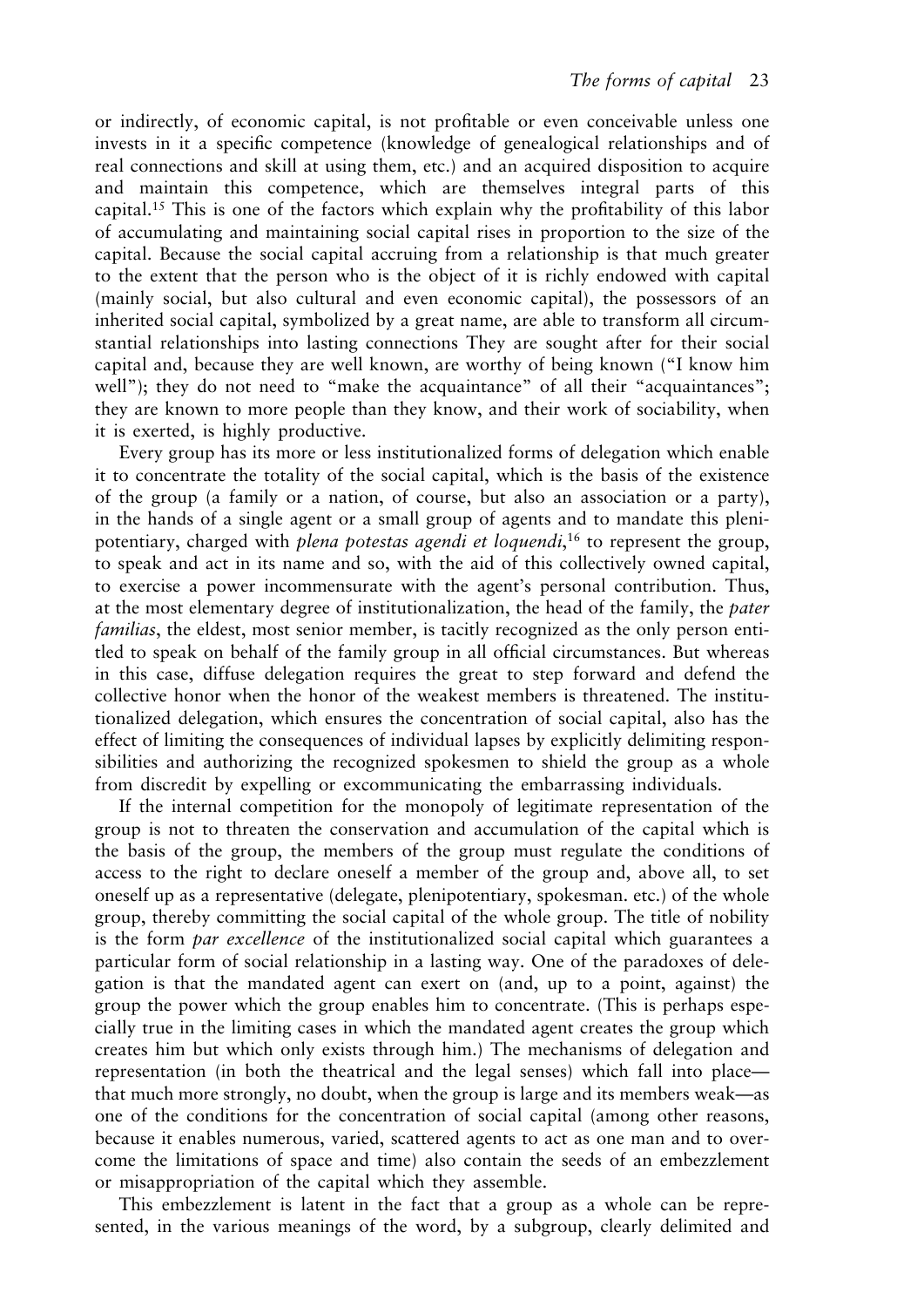perfectly visible to all, known to all, and recognized by all, that of the nobiles, the "people who are known," the paradigm of whom is the nobility, and who may speak on behalf of the whole group, represent the whole group, and exercise authority in the name of the whole group. The noble is the group personified. He bears the name of the group to which he gives his name (the metonymy which links the noble to his group is clearly seen, when Shakespeare calls Cleopatra "Egypt" or the King of France "France," just as Racine calls Pyrrhus "Epirus"). It is by him, his name, the difference it proclaims, that the members of his group, the liegemen, and also the land and castles, are known and recognized. Similarly, phenomena such as the "personality cult" or the identification of parties, trade unions, or movements with their leader are latent in the very logic of representation. Everything combines to cause the signifier to take the place of the signified, the spokesmen that of the group he is supposed to express, not least because his distinction, his "outstandingness," his visibility constitute the essential part, if not the essence, of this power, which, being entirely set within the logic of knowledge and acknowledgment, is fundamentally a symbolic power; but also because the representative, the sign, the emblem, may be, and create, the whole reality of groups which receive effective social existence only in and through representation.<sup>17</sup>

# Conversions

The different types of capital can be derived from *economic capital*, but only at the cost of a more or less great effort of transformation, which is needed to produce the type of power effective in the field in question. For example, there are some goods and services to which economic capital gives immediate access, without secondary costs; others can be obtained only by virtue of a social capital of relationships (or social obligations) which cannot act instantaneously, at the appropriate moment, unless they have been established and maintained for a long time, as if for their own sake, and therefore outside their period of use, i.e., at the cost of an investment in sociability which is necessarily long-term because the time lag is one of the factors of the transmutation of a pure and simple debt into that recognition of nonspecific indebtedness which is called gratitude.18 In contrast to the cynical but also economical transparency of economic exchange, in which equivalents change hands in the same instant, the essential ambiguity of social exchange, which presupposes misrecognition, in other words, a form of faith and of bad faith (in the sense of self-deception), presupposes a much more subtle economy of time.

So it has to be posited simultaneously that economic capital is at the root of all the other types of capital and that these transformed, disguised forms of economic capital, never entirely reducible to that definition, produce their most specific effects only to the extent that they conceal (not least from their possessors) the fact that economic capital is at their root, in other words—but only in the last analysis at the root of their effects. The real logic of the functioning of capital, the conversions from one type to another, and the law of conservation which governs them cannot be understood unless two opposing but equally partial views are superseded: on the one hand, economisn, which, on the grounds that every type of capital is reducible in the last analysis to economic capital, ignores what makes the specific efficacy of the other types of capital, and on the other hand, semiologism (nowadays represented by structuralism, symbolic interactionism, or ethnomethodology), which reduces social exchanges to phenomena of communication and ignores the brutal fact of universal reducibility to economics.<sup>19</sup>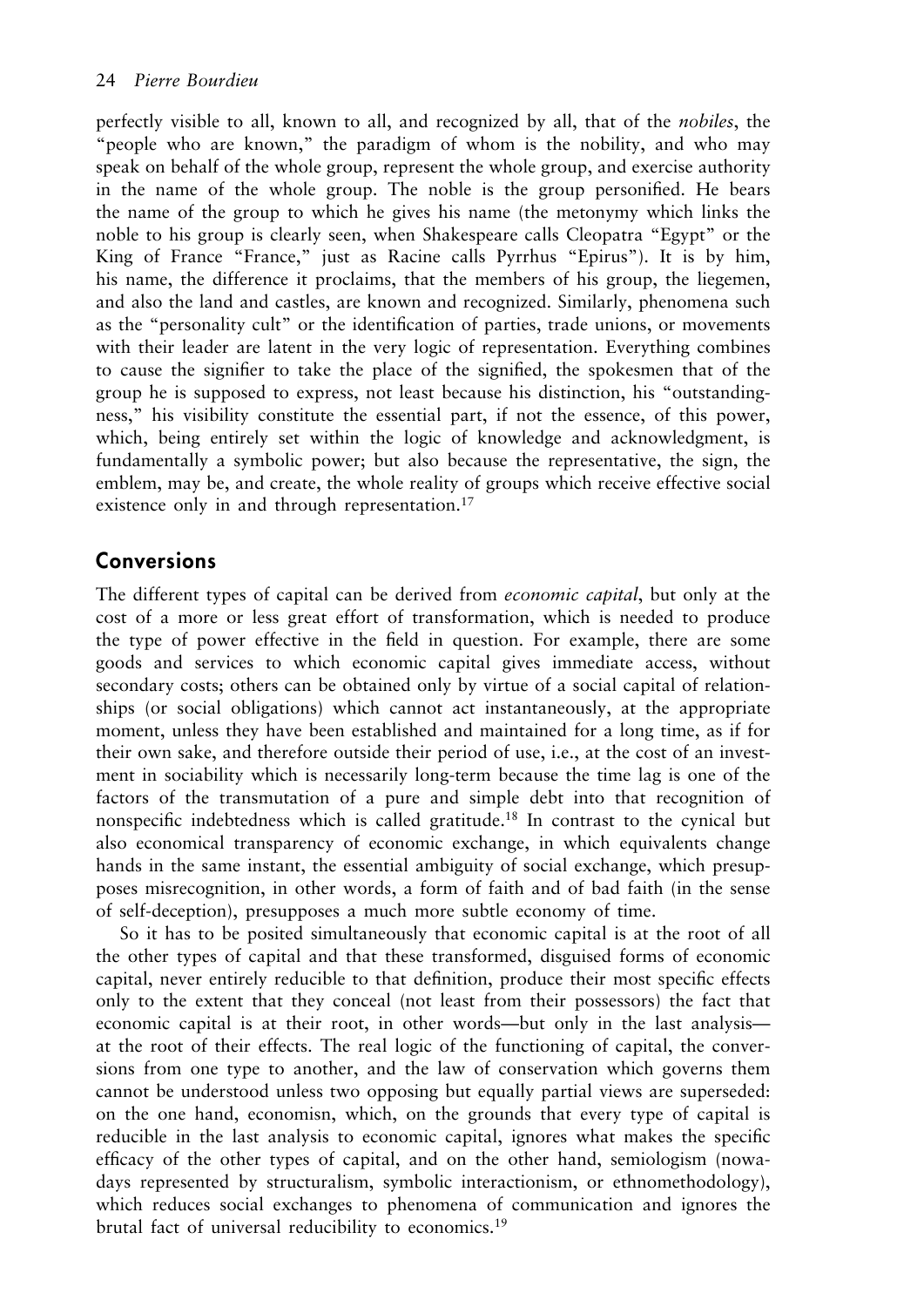In accordance with a principle which is the equivalent of the principle of the conservation of energy, profits in one area are necessarily paid for by costs in another (so that a concept like wastage has no meaning in a general science of the economy of practices). The universal equivalent, the measure of all equivalences, is nothing other than labor-time (in the widest sense); and the conservation of social energy through all its conversions is verified if, in each case, one takes into account both the labor-time accumulated in the form of capital and the labor-time needed to transform it from one type into another.

It has been seen, for example, that the transformation of economic capital into social capital presupposes a specific labor, i.e., an apparently gratuitous expenditure of time, attention, care, concern, which, as is seen in the endeavor to personalize a gift, has the effect of transfiguring the purely monetary import of the exchange and, by the same token, the very meaning of the exchange. From a narrowly economic standpoint, this effort is bound to be seen as pure wastage, but in the terms of the logic of social exchanges, it is a solid investment, the profits of which will appear, in the long run, in monetary or other form. Similarly, if the best measure of cultural capital is undoubtedly the amount of time devoted to acquiring it, this is because the transformation of economic capital into cultural capital presupposes an expenditure of time that is made possible by possession of economic capital. More precisely, it is because the cultural capital that is effectively transmitted within the family itself depends not only on the quantity of cultural capital, itself accumulated by spending time, that the domestic group possess, but also on the usable time (particularly in the form of the mother's free time) available to it (by virtue of its economic capital, which enables it to purchase the time of others) to ensure the transmission of this capital and to delay entry into the labor market through prolonged schooling, a credit which pays off, if at all, only in the very long term.<sup>20</sup>

The convertibility of the different types of capital is the basis of the strategies aimed at ensuring the reproduction of capital (and the position occupied in social space) by means of the conversions least costly in terms of conversion work and of the losses inherent in the conversion itself (in a given state of the social power relations). The different types of capital can be distinguished according to their reproducibility or, more precisely, according to how easily they are transmitted, i.e., with more or less loss and with more or less concealment; the rate of loss and the degree of concealment tend to vary in inverse ratio. Everything which helps to disguise the economic aspect also tends to increase the risk of loss (particularly the intergenerational transfers). Thus the (apparent) incommensurability of the different types of capital introduces a high degree of uncertainty into all transactions between holders of different types. Similarly, the declared refusal of calculation and of guarantees which characterizes exchanges tending to produce a social capital in the form of a capital of obligations that are usable in the more or less long term (exchanges of gifts, services, visits, etc.) necessarily entails the risk of ingratitude, the refusal of that recognition of nonguaranteed debts which such exchanges aim to produce. Similarly, too, the high degree of concealment of the transmission of cultural capital has the disadvantage (in addition to its inherent risks of loss) that the academic qualification which is its institutionalized form is neither transmissible (like a title of nobility) nor negotiable (like stocks and shares). More precisely, cultural capital, whose diffuse, continuous transmission within the family escapes observation and control (so that the educational system seems to award its honors solely to natural qualities) and which is increasingly tending to attain full efficacy, at least on the labor market, only when validated by the educational system, *i.e.*, converted into a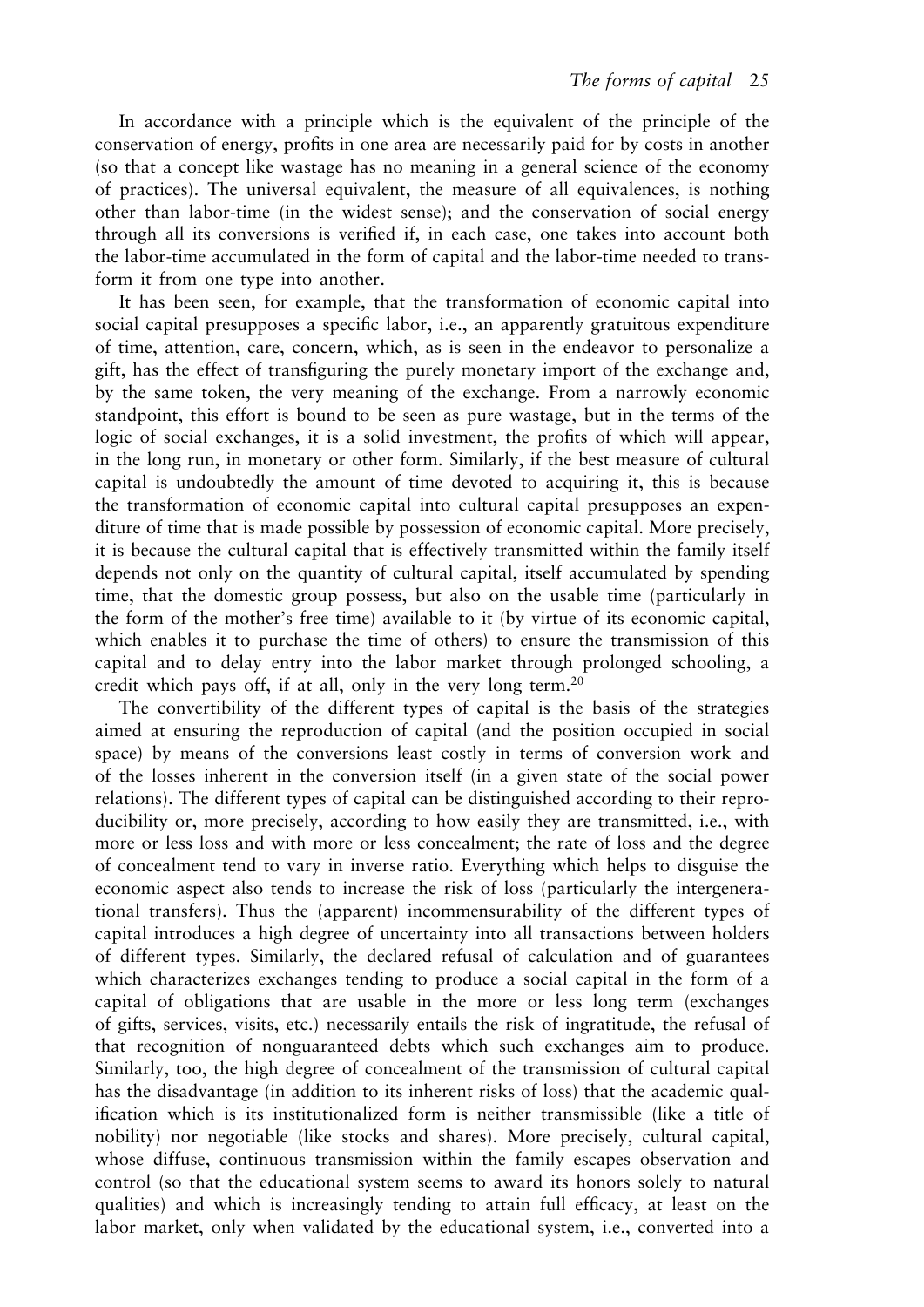capital of qualifications, is subject to a more disguised but more risky transmission than economic capital. As the educational qualification, invested with the specific force of the official, becomes the condition for legitimate access to a growing number of positions, particularly the dominant ones, the educational system tends increasingly to dispossess the domestic group of the monopoly of the transmission of power and privileges—and, among other things, of the choice of its legitimate heirs from among children of different sex and birth rank.<sup>21</sup> And economic capital itself poses quite different problems of transmission, depending on the particular form it takes. Thus, according to Grassby (1970), the liquidity of commercial capital, which gives immediate economic power and favors transmission, also makes it more vulnerable than landed property (or even real estate) and does not favor the establishment of long-lasting dynasties.

Because the question of the arbitrariness of appropriation arises most sharply in the process of transmission—particularly at the time of succession, a critical moment for all power—every reproduction strategy is at the same time a legitimation strategy aimed at consecrating both an exclusive appropriation and its reproduction. When the subversive critique which aims to weaken the dominant class through the principle of its perpetuation by bringing to light the arbitrariness of the entitlements transmitted and of their transmission (such as the critique which the Enlightenment philosophes directed, in the name of nature, against the arbitrariness of birth) is incorporated in institutionalized mechanisms (for example, laws of inheritance) aimed at controlling the official, direct transmission of power and privileges, the holders of capital have an ever greater interest in resorting to reproduction strategies capable of ensuring better-disguised transmission, but at the cost of greater loss of capital, by exploiting the convertibility of the types of capital. Thus the more the official transmission of capital is prevented or hindered, the more the effects of the clandestine circulation of capital in the form of cultural capital become determinant in the reproduction of the social structure. As an instrument of reproduction capable of disguising its own function, the scope of the educational system tends to increase, and together with this increase is the unification of the market in social qualifications which gives rights to occupy rare positions.

## **Notes**

- 1 This inertia, entailed by the tendency of the structures of capital to reproduce themselves in institutions or in dispositions adapted to the structures of which they are the product, is, of course, reinforced by a specifically political action of concerted conservation, i.e., of demobilization and depoliticization. The latter tends to keep the dominated agents in the state of a practical group, united only by the orchestration of their dispositions and condemned to function as an aggregate repeatedly performing discrete, individual acts (such as consumer or electoral choices).
- 2 This is true of all exchanges between members of different fractions of the dominant class, possessing different types of capital. These range from sales of expertise, treatment, or other services which take the form of gift exchange and dignify themselves with the most decorous names that can be found (honoraria, emoluments, etc.) to matrimonial exchanges, the prime example of a transaction that can only take place insofar as it is not perceived or defined as such by the contracting parties. It is remarkable that the apparent extensions of economic theory beyond the limits constituting the discipline have left intact the asylum of the sacred, apart from a few sacrilegious incursions. Gary S. Becker, for example, who was one of the first to take explicit account of the types of capital that are usually ignored, never considers anything other than monetary costs and profits, forgetting the nonmonetary investments *(inter alia,* the affective ones) and the material and symbolic profits that education provides in a deferred, indirect way, such as the added value which the dispositions produced or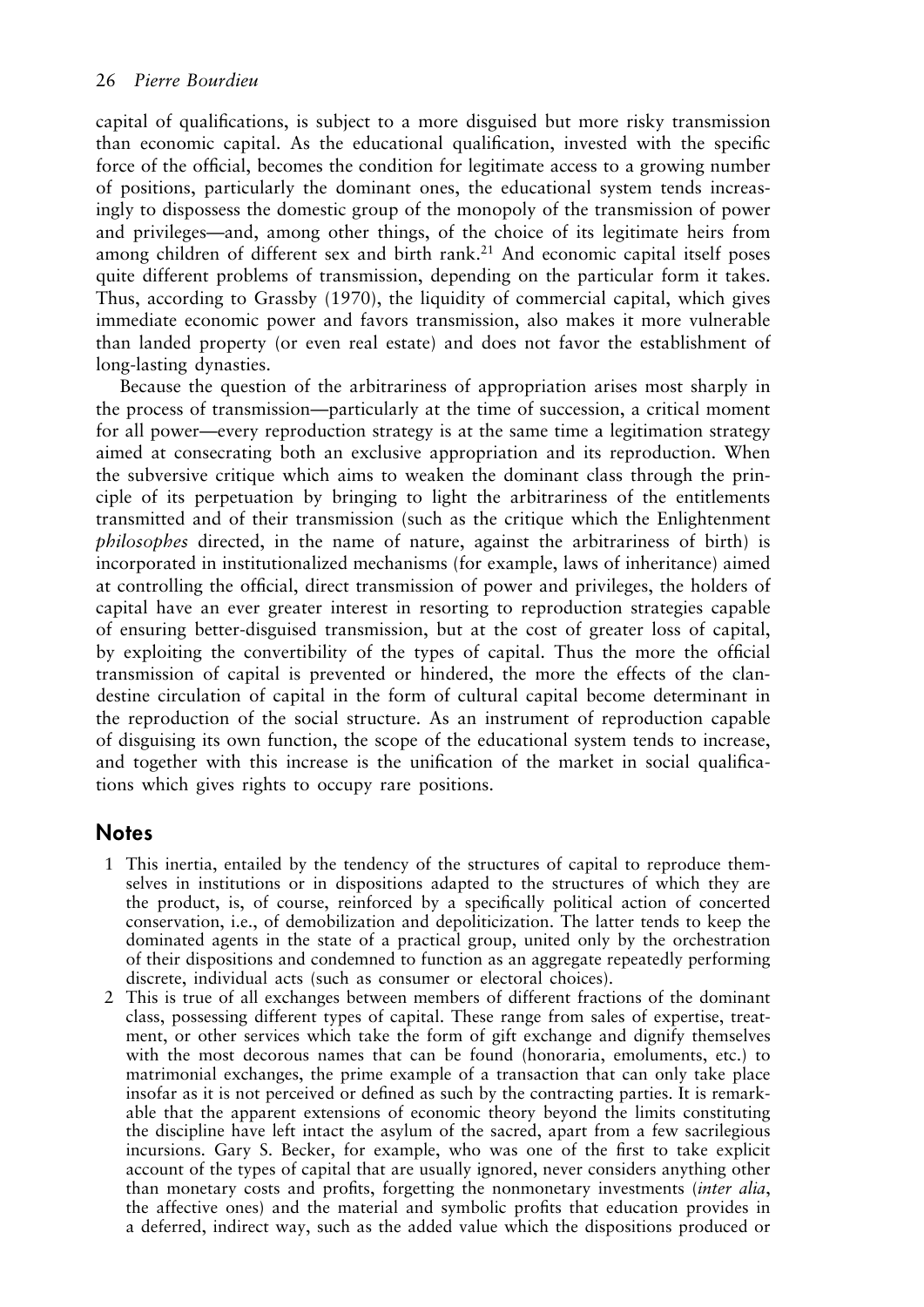reinforced by schooling (bodily or verbal manners, tastes, etc.) or the relationships established with fellow students can yield in the matrimonial market (Becker 1964a).

- 3 Symbolic capital, that is to say, capital—in whatever form—insofar as it is represented, i.e., apprehended symbolically, in a relationship of knowledge or, more precisely, of misrecognition and recognition, presupposes the intervention of the habitus, as a socially constituted cognitive capacity.
- 4 When talking about concepts for their own sake, as I do here, rather than using them in research, one always runs the risk of being both schematic and formal, i.e., theoretical in the most usual and most usually approved sense of the word.
- 5 This proposition implies no recognition of the value of scholastic verdicts; it merely registers the relationship which exists in reality between a certain cultural capital and the laws of the educational market. Dispositions that are given a negative value in the educational market may receive very high value in other markets—not least, of course, in the relationships internal to the class.
- 6 In a relatively undifferentiated society, in which access to the means of appropriating the cultural heritage is very equally distributed, embodied culture does not function as cultural capital, i.e., as a means of acquiring exclusive advantages.
- 7 What I call the generalized Arrow effect, i.e., the fact that all cultural goods—paintings, monuments, machines, and any objects shaped by man, particularly all those which belong to the childhood environment—exert an educative effect by their mere existence, is no doubt one of the structural factors behind the "schooling explosion," in the sense that a growth in the quantity of cultural capital accumulated in the objectified state increases the educative effect automatically exerted by the environment. If one adds to this the fact that embodied cultural capital is constantly increasing, it can be seen that, in each generation, the educational system can take more for granted. The fact that the same educational investment is increasingly productive is one of the structural factors of the inflation of qualifications (together with cyclical factors linked to effects of capital conversion).
- 8 The cultural object, as a living social institution, is, simultaneously, a socially instituted material object and a particular class of habitus, to which it is addressed. The material object—for example, a work of art in its materiality—may be separated by space (e.g., a Dogon statue) or by time (e.g., a Simone Martini painting) from the habitus for which it was intended. This leads to one of the most fundamental biases of art history. Understanding the effect (not to be confused with the function) which the work tended to produce—for example, the form of belief it tended to induce and which is the true basis of the conscious or unconscious choice of the means used (technique, colors, etc.), and therefore of the form itself, is possible only if one at least raises the question of the habitus on which it "operated."
- 9 The dialectical relationship between objectified cultural capital—of which the form par excellence is writing—and embodied cultural capital has generally been reduced to an exalted description of the degradation of the spirit by the letter, the living by the inert, creation by routine, grace by heaviness.
- 10 This is particularly true in France, where in many occupations (particularly the civil service) there is a very strict relationship between qualification, rank, and remuneration (translator's note).
- 11 Here, too, the notion of cultural capital did not spring from pure theoretical work, still less from an analogical extension of economic concepts. It arose from the need to identify the principle of social effects which, although they can be seen clearly at the level of singular agents—where statistical inquiry inevitably operates—cannot be reduced to the set of properties individually possessed by a given agent. These effects, in which spontaneous sociology readily perceives the work of "connections," are particularly visible in all cases in which different individuals obtain very unequal profits from virtually equivalent (economic or cultural) capital, depending on the extent to which they can mobilize by proxy the capital of a group (a family, the alumni of an elite school, a select club, the aristocracy, etc.) that is more or less constituted as such and more or less rich in capital.
- 12 Neighborhood relationships may, of course, receive an elementary form of institutionalization, as in the Bearn—or the Basque region—where neighbors, lous besis (a word which, in old texts, is applied to the legitimate inhabitants of the village, the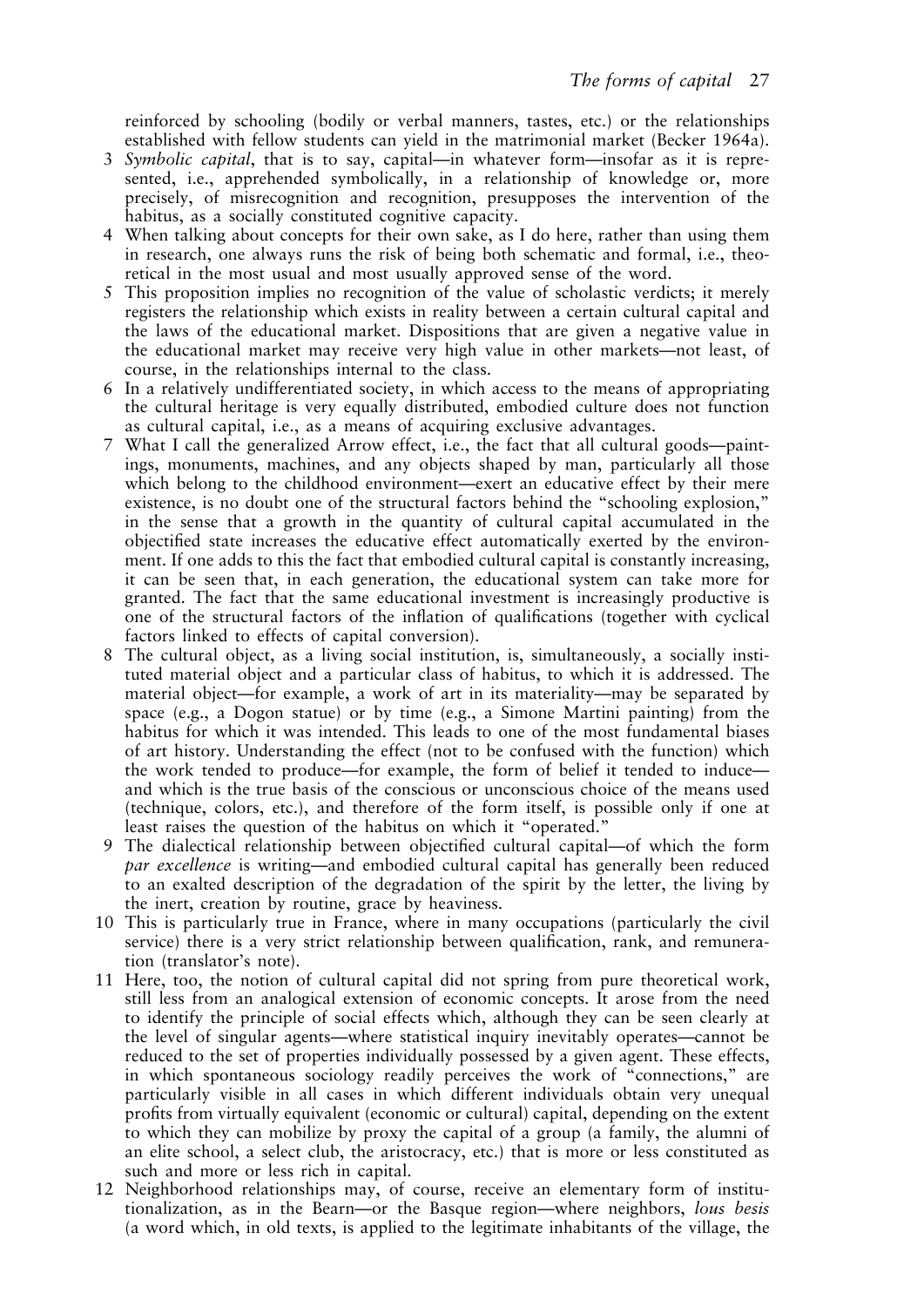#### 28 Pierre Bourdieu

rightful members of the assembly), are explicitly designated, in accordance with fairly codified rules, and are assigned functions which are differentiated according to their rank (there is a "first neighbor," a "second neighbor," and so on), particularly for the major social ceremonies (funerals, marriages, etc.). But even in this case, the relationships actually used by no means always coincide with the relationships socially instituted.

- 13 Manners (bearing, pronunciation, etc.) may be included in social capital insofar as, through the mode of acquisition they point to, they indicate initial membership of a more or less prestigious group.
- 14 National liberation movements or nationalist ideologies cannot be accounted for solely by reference to strictly economic profits, i.e., anticipation of the profits which may be derived from redistribution of a proportion of wealth to the advantage of the nationals (nationalization) and the recovery of highly paid jobs (see Breton 1964). To these specifically economic anticipated profits, which would only explain the nationalism of the privileged classes, must be added the very real and very immediate profits derived from membership (social capital) which are proportionately greater for those who are lower down the social hierarchy ("poor whites") or, more precisely, more threatened by economic and social decline.
- 15 There is every reason to suppose that socializing, or, more generally, relational, dispositions are very unequally distributed among the social classes and, within a given class, among fractions of different origin.
- 16 A "full power to act and speak" (translator).
- 17 It goes without saying that social capital is so totally governed by the logic of knowledge and acknowledgment that it always functions as symbolic capital.
- 18 It should be made clear, to dispel a likely misunderstanding, that the investment in question here is not necessarily conceived as a calculated pursuit of gain, but that it has every likelihood of being experienced in terms of the logic of emotional investment, i.e., as an involvement which is both necessary and disinterested. This has not always been appreciated by historians, who (even when they are as alert to symbolic effects as E. P. Thompson) tend to conceive symbolic practices—powdered wigs and the whole paraphernalia of office—as explicit strategies of domination, intended to be seen (from below), and to interpret generous or charitable conduct as "calculated acts of class appeasement." This naively Machiavellian view forgets that the most sincerely disinterested acts may be those best corresponding to objective interest. A number of fields, particularly those which most tend to deny interest and every sort of calculation, like the fields of cultural production, grant full recognition, and with it the consecration which guarantees success, only to those who distinguish themselves by the immediate conformity of their investments, a token of sincerity and attachment to the essential principles of the field. It would be thoroughly erroneous to describe the choices of the habitus which lead an artist, writer, or researcher toward his natural place (a subject, style, manner, etc.) in terms of rational strategy and cynical calculation. This is despite the fact that, for example, shifts from one genre, school, or speciality to another, quasi-religious conversions that are performed "in all sincerity," can be understood as capital conversions, the direction and moment of which (on which their success often depends) are determined by a "sense of investment" which is the less likely to be seen as such the more skillful it is. Innocence is the privilege of those who move in their field of activity like fish in water.
- 19 To understand the attractiveness of this pair of antagonistic positions which serve as each other's alibi; one would need to analyze the unconscious profits and the profits of unconsciousness which they procure for intellectuals. While some find in economism a means of exempting themselves by excluding the cultural capital and all the specific profits which place them on the side of the dominant, others can abandon the detestable terrain of the economic, where everything reminds them that they can be evaluated, in the last analysis, in economic terms, for that of the symbolic. (The latter merely reproduce, in the realm of the symbolic, the strategy whereby intellectuals and artists endeavor to impose the recognition of their values, i.e., their value, by inverting the law of the market in which what one has or what one earns completely defines what one is worth and what one is—as is shown by the practice of banks which, with techniques such as the personalization of credit, tend to subordinate the granting of loans